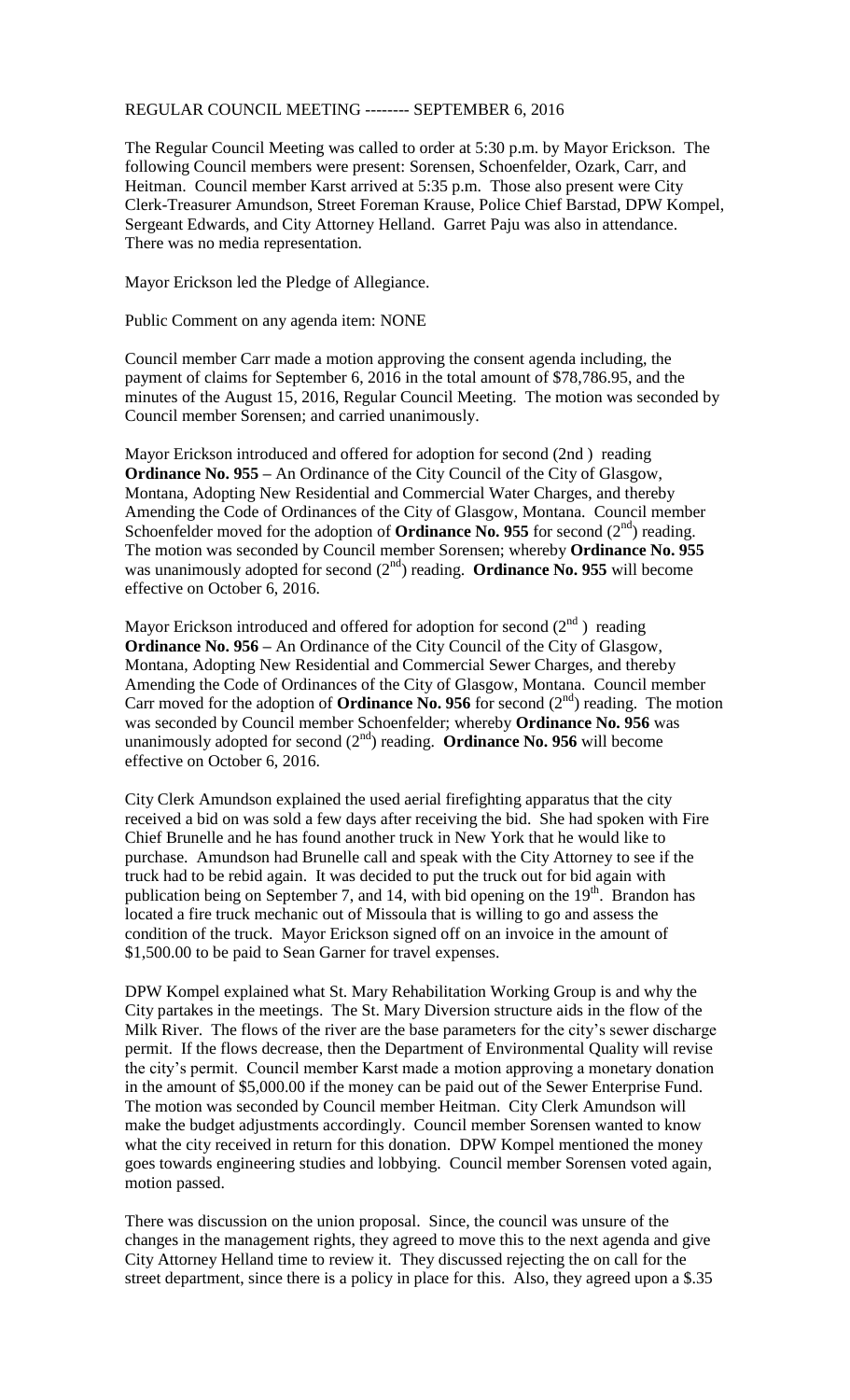raise. City Attorney Helland reviewed the management rights paragraph while the council discussed the rest of the proposals. Helland said that this paragraph sets a base rate and the employer may give a further incentive that can be taken away, but not lower than the base rate that was agreed upon. Council member Karst made a motion to accept the management rights as written, to reject the stand by pay for the street department, and a \$.35 raise to the employees. The motion was seconded by Council member Schoenfelder, and carried unanimously.

DPW Kompel reviewed the following timeline for the Magruder Property: **1. Condensed Environmental History:**

- 2013 Petroleum release discovered during removal of two underground tanks
- 2013 through 2015 NewField Companies conducted 2 Site Assessments to determine the presence and extent of petroleum contamination
- 2015 Environmental Resources Management (ERM) took over final monitoring of the Phase 2 Site Assessment.
- Late 2015 ERM issues their Corrective Action Report for the Site

The Corrective Action Report Identifies:

- Full extent and magnitude of the petroleum contamination
- Remediation options for cleaning up the site
- Mitigation options for ongoing monitoring of the site
- 2016 MDEQ is requesting a Corrective Action Work Plan to remediate the petroleum contamination on the property

# **2. What needs to occur from this point forward:**

- A. ERM needs to be directed to draft an additional Corrective Action Work Plan (CAWP) for the site
- B. That CAWP need to be reviewed and approved by MDEQ
- C. The work specified by the CAWP needs to be carried out and completed
- D. The site conditions will then be reviewed by MDEQ
- E. Recommendations will be made to continue monitoring the site and possibly mitigate any ongoing hazards

# **3. The expense of remediating this property:**

- To date, approximately \$71,500 in various funds been spent assessing and monitoring this property (this is only environmental spending and does not include back taxes)
- According to State and Consultant sources, this site is eligible for State Petrofund funding to cover most of the cost of cost of remediation (typically a 75% cost match)

# **4. Conclusions:**

- This property can be remediated and liability mitigated for future use
- This property will never be issued a clean health report card by MDEQ
- There will be ongoing monitoring expenses associated with this property for how long is not clear at this point

DPW Kompel also attached a memo from City Attorney Helland recommending the city does not accept ownership of the above mentioned property.

# Old Business:

-Levee Safety Committee Report – The Army Corps of Engineers were here on August 24, 2016 to tour the Levee. They did note the maintenance that has been completed, but they will be submitting a request for the city to remove the drainage pipes that are located through the levee.